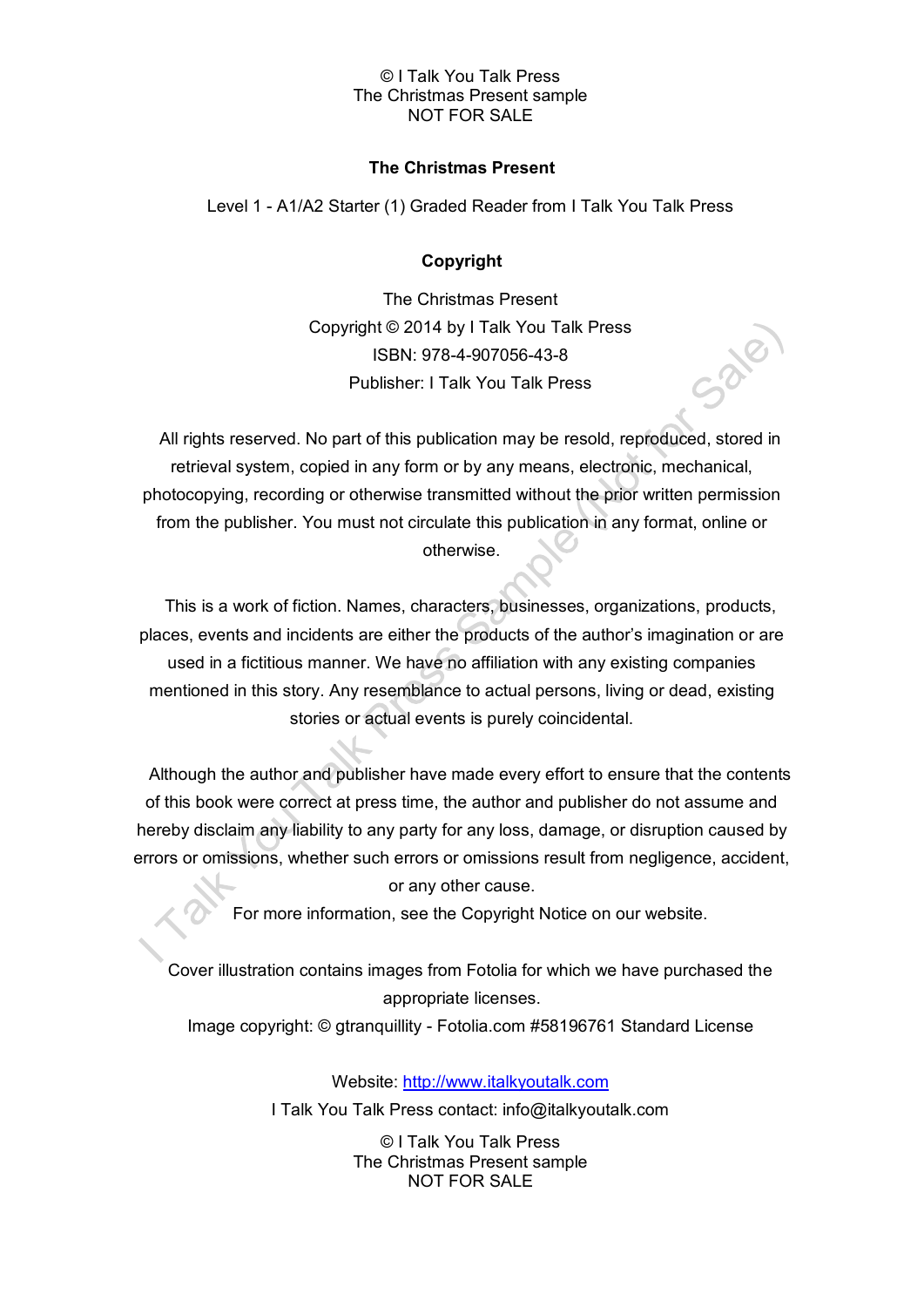#### © I Talk You Talk Press The Christmas Present sample NOT FOR SALE

## **Chapter One**

Kevin looks out of the window. Across the street, some people are putting Christmas lights up in their windows. Another family is putting a large Santa statue in their garden.

"Mum, can I put the Christmas tree up today?" asks Kevin.

"Yes, of course," says his mother.

"And can we put Christmas lights on the roof and on the windows?" asks Kevin.

"Yes, your father and I are going to do that now," says his mother.

Kevin's mother and father go into the garden and start putting up the Christmas lights. Kevin is excited. He loves Christmas. He puts some Christmas music on the CD player. He takes the Christmas tree out of the box. It is not a real tree. It is plastic and it is very big. He puts the Christmas tree next to the window.

*If I put it next to the window, everyone outside can enjoy the tree too,* he thinks.

He spends all afternoon putting decorations on the tree. Finally, he switches on the lights. The Christmas tree lights are red, yellow, blue and green.

*This is wonderful!* he thinks. *Now it feels like Christmas!*

He walks outside and stands in the front garden.

*It looks good from the outside too,* he thinks.

"Well done Kevin," says his father. "That tree looks great!"

Kevin's father is in the garden. He is putting a large plastic snowman figure near the gate.

"I hope I can build a real snowman this year," says Kevin. "I hope we have lots of snow."

"I hope it doesn't snow today! I have to finish these lights!" says his mother.

Kevin looks up at the roof. His mother is on the roof. She is putting large Christmas lights up around the house.

*Our house will look very bright,* he thinks.

He looks around the street. Most of the other houses have Christmas trees and Christmas lights. There is only one house with no Christmas lights and no tree. Kevin looks at the house. It is very dark and there are no lights on.

"Dad, do you think Mr Evans will put his big Christmas tree up this year? Mr Evans' Christmas tree is always the best in the street."

His father stops working and looks across the road at Mr Evans' house.

© I Talk You Talk Press The Christmas Present sample NOT FOR SALE